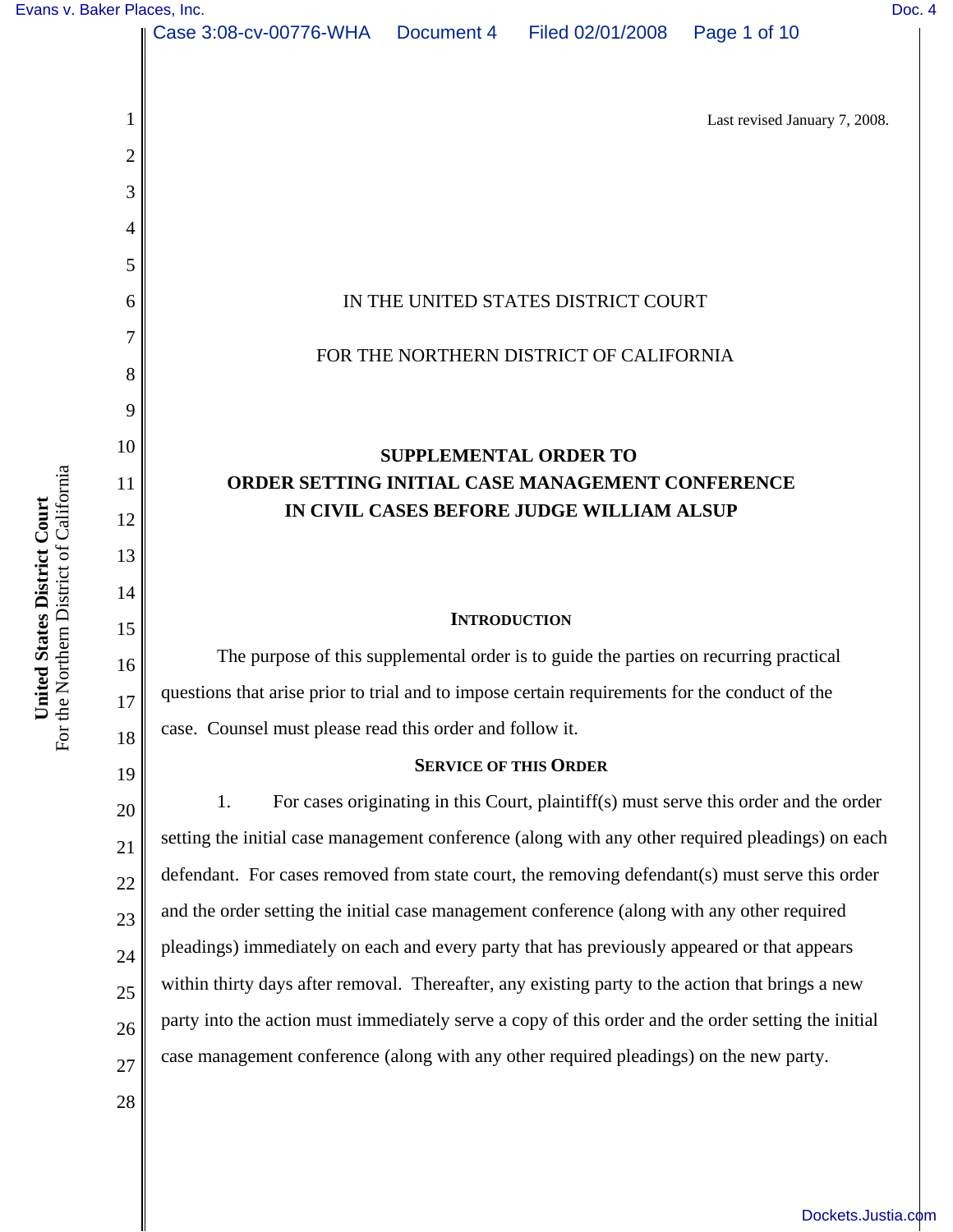## **CASE MANAGEMENT CONFERENCE**

2. The parties will please address the standardized items in the court-wide format for the joint case management statement. This is available at the Standing Order For all Judges of the Northern District of California — Contents of Joint Case Management Statements. Please file (electronically or manually depending on your case) at least **SEVEN CALENDAR DAYS** prior to the case management conference.

3. Each party shall be represented at the case management conference by counsel prepared to address all such matters and with authority to enter stipulations and to make admissions.

10 11 12 13 14 15 4. Pursuant to FRCP 26(d), no formal discovery shall be initiated by any party until after the meet-and-confer session required by FRCP 26(f), except by stipulation or prior court order. As soon as a party has notice of this order, however, the party shall take such affirmative steps as are necessary to preserve evidence related to the issues presented by the action, including, without limitation, interdiction of any document-destruction programs and any ongoing erasures of e-mails, voice mails, and other electronically-recorded material.

**ELECTRONIC CASE FILING — LODGING HARD COPIES WITH CHAMBERS**

17 18 19 20 21 22 23 24 25 5. In all "E-Filing" cases, in addition to filing papers electronically, the parties are required to lodge for chambers one paper copy of each document that is filed electronically. These printed copies shall be marked "Chambers Copy — Do Not File" and shall be in an envelop clearly marked with the judge's name and case number. It shall be delivered to the Clerk's office no later than noon on the day following the day that the papers were filed electronically. Parties shall *not file* a paper copy of any document with the Clerk's Office that has already been filed electronically. For the final pretrial conference, please follow *Guidelines for Trial and Final Pretrial Conference In Civil Jury Cases Before the Honorable William Alsup*.

**SETTING MOTIONS FOR HEARING**

27 28 6. Counsel need not request a motion hearing date and may notice non-discovery motions for any Thursday (excepting holidays) at 8:00 a.m. The Court sometimes rules on the

1

2

3

4

5

6

7

8

9

16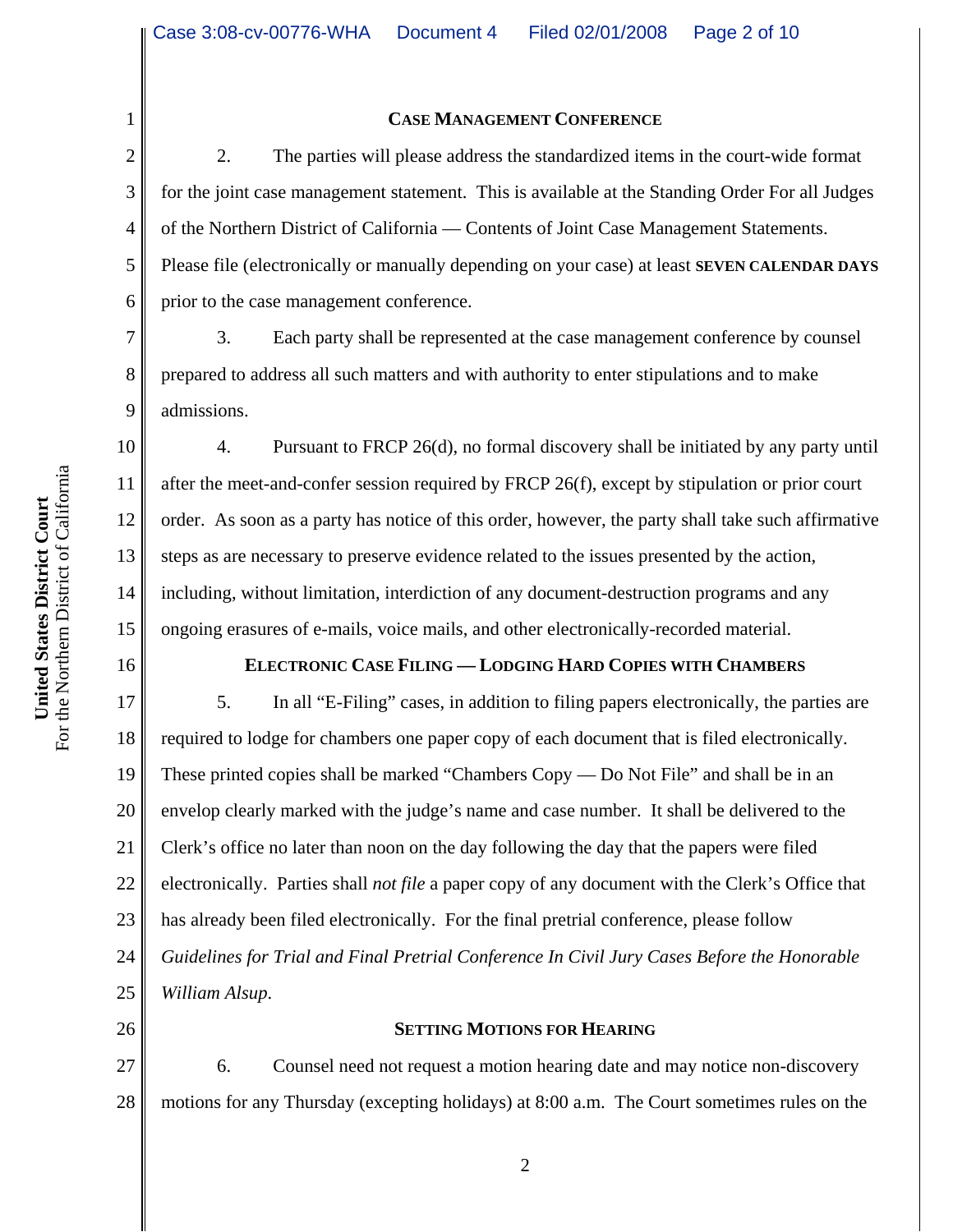1 2 3 4 papers, issuing a written order and vacating the hearing. If a written request for oral argument is filed before a ruling, stating that a lawyer of four or fewer years out of law school will conduct the oral argument or at least the lion's share, then the Court will hear oral argument, believing that young lawyers need more opportunities for appearances than they usually receive.

#### **FORM OF SUBMISSIONS**

7. On summary judgment motions, joint statements of undisputed facts are not required but are helpful if completely agreed upon. Please do *not* file separate statements of "undisputed facts."

10 8. Reply declarations are disfavored. Opening declarations should set forth all facts on points foreseeably relevant to the relief sought. Reply papers should not raise new points that could have been addressed in the opening.

9. The title of the submission must be sufficient to alert the Court to the relief sought; for example, please do not bury a request for continuance in the body of a memorandum.

14 16 10. All submissions filed with the Court shall include on the cover sheet the date and time of the hearing or conference. Counsel should include their facsimile transmission numbers along with their telephone numbers on their papers.

## **DISCOVERY**

18 19 20 21 22 11. The following paragraphs on discovery provide counsel and the parties with views and guidelines of Judge Alsup so that they can plan accordingly. For good cause, the parties are invited to propose any modifications in their joint case management conference statement. Unless and until modified, however, the following provisions shall supplement the requirements of the Federal Rules of Civil Procedure and the local rules.

23 24 25 26 27 12. In responding to requests for documents and materials under FRCP 34, all parties shall *affirmatively state* in a written response the full extent to which they will produce materials and shall, promptly after the production, confirm in writing that they have produced *all* such materials so described that are locatable after a diligent search of *all* locations at which such materials might plausibly exist. It is not sufficient to state that "responsive" materials will be or

5

6

7

8

9

11

12

13

15

17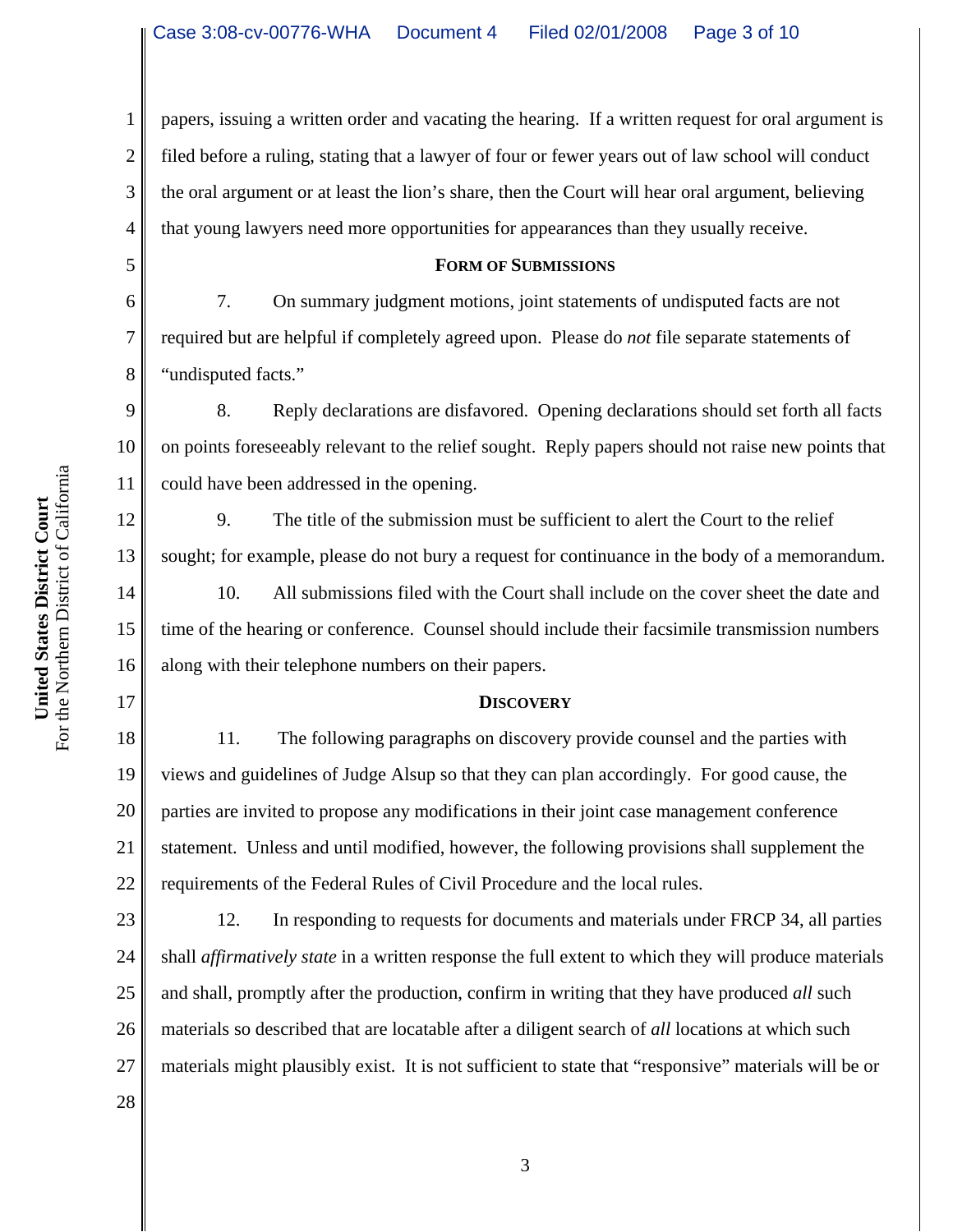have been produced. Such a response leaves open the distinct possibility that other responsive materials have not been produced.

13. In searching for responsive materials in connection with FRCP 34 requests or for materials required to be disclosed under FRCP 26(a)(1), parties must search computerized files, e-mails, voice mails, work files, desk files, calendars and diaries, and any other locations and sources if materials of the type to be produced might plausibly be expected to be found there. The Court has found that certain basic information normally learned by counsel anyway should be made available to the other side at the time of production, as if it were a response to a standing interrogatory, as follows. At the time of the production, the responding party should provide a written list to the requesting party setting forth in detail each specific source and location searched. The list must also identify, by name and position, all persons conducting the search and their areas of search responsibility. The producing party shall also provide a list describing the specific source for each produced item as well as for each item withheld on a ground of privilege, using the unique identifying numbers to specify documents or ranges. Materials produced in discovery should bear unique identifying control numbers on each page.

16 14. To the maximum extent feasible, all party files and records should be retained and produced in their original form and sequence including file folders, and the originals should remain available for inspection by any counsel on reasonable notice.

19 20 21 22 23 15. Except for good cause, no item shall be received as case-in-chief evidence if the proponent has failed to produce it in response to a reasonable and proper discovery request covering the item, regardless of whether any discovery motion was made. A burden or overbreadth or similar objection shall not be a valid reason for withholding requested materials actually known to counsel or a party representative responsible for the conduct of the litigation.

24 25 26 16. Privilege logs shall be promptly provided and must be sufficiently detailed and informative to justify the privilege. *See* FRCP 26(b)(5). No generalized claims of privilege or work-product protection shall be permitted. With respect to each communication for which a

1

2

3

4

5

6

7

8

9

10

11

12

13

14

15

17

18

27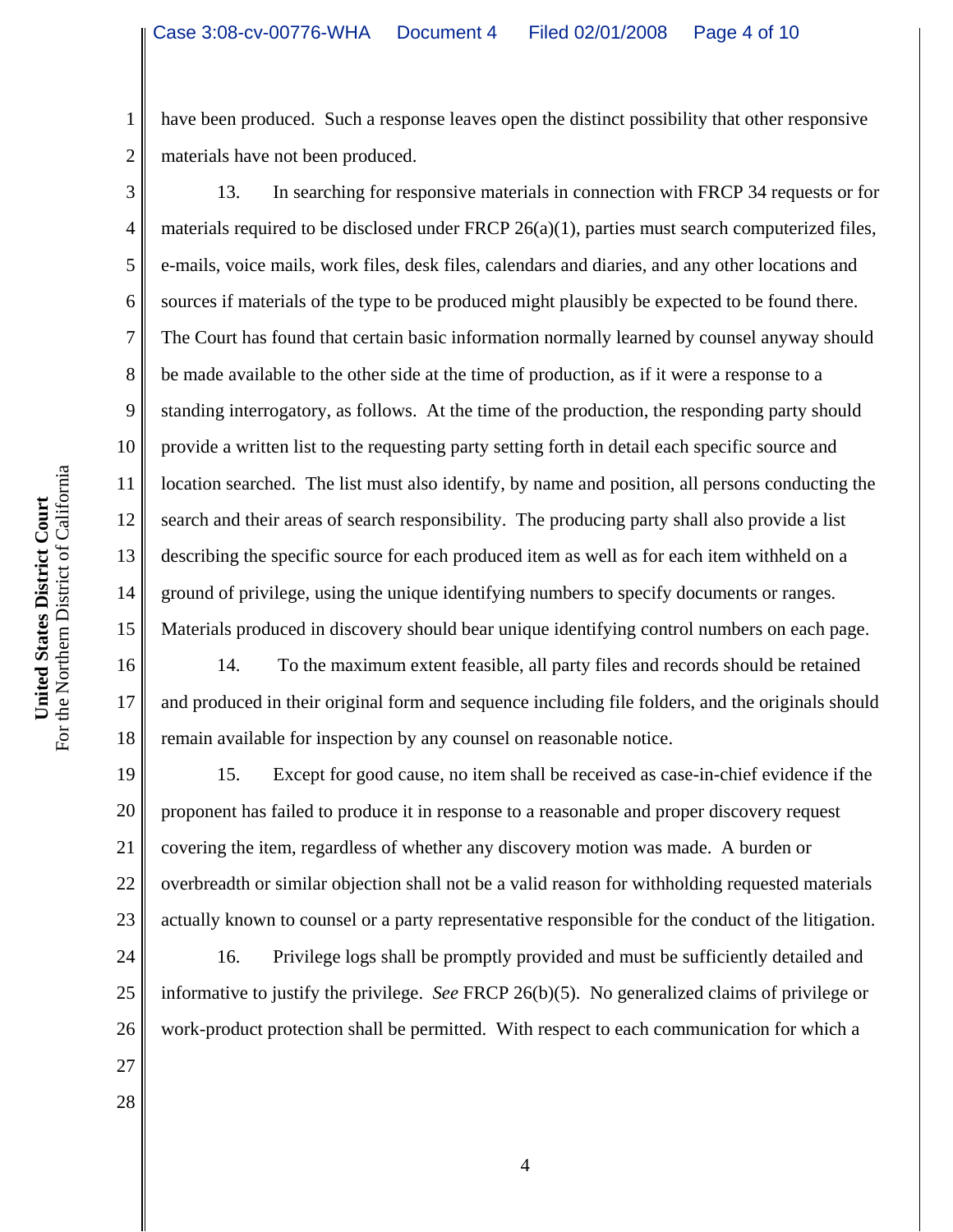1 2 claim of privilege or work product is made, the asserting party must at the time of assertion identify:

(a) all persons making or receiving the privileged or protected communication;

(b) the steps taken to ensure the confidentiality of the communication, including affirmation that no unauthorized persons have received the communication;

3

4

5

6

7

8

9

11

(c) the date of the communication; and

(d) the subject matter of the communication.

10 12 Failure to furnish this information at the time of the assertion will be deemed a waiver of the privilege or protection. The log should also indicate, as stated above, the location where the document was found.

13 14 15 16 17 18 19 20 17. Absent extraordinary circumstances, counsel shall consult in advance with opposing counsel and unrepresented proposed deponents to schedule depositions at mutually-convenient times and places. That some counsel may be unavailable shall not, however, be grounds for deferring or postponing a deposition if another attorney from the same firm or who represents a party with similar interests to that witness is able to attend. Ordinarily, if one side desires a prompt deposition, the other side is expected to agree to dates falling within *thirty days* of the request. On the other hand, rarely should one side expect the other side to agree to a deposition sooner than *seven days* of the request.

21 22 23 24 25 26 27 28 18. If any objection to a request for materials is overruled, and if the disputed request was due and pending at the time of a deposition, the withholding party or counsel must, at the request of any other party, re-produce all deponents under its control or represented by them for further deposition examination as to any new materials produced in response that are germane to that deponent and must bear the expense of doing so. A party objecting to producing requested materials may not use the existence of its own objections as a basis for postponing any deposition unless such party promptly meets and confers and then, if failing to reach an agreement, seeks to bring a prompt motion for a protective order.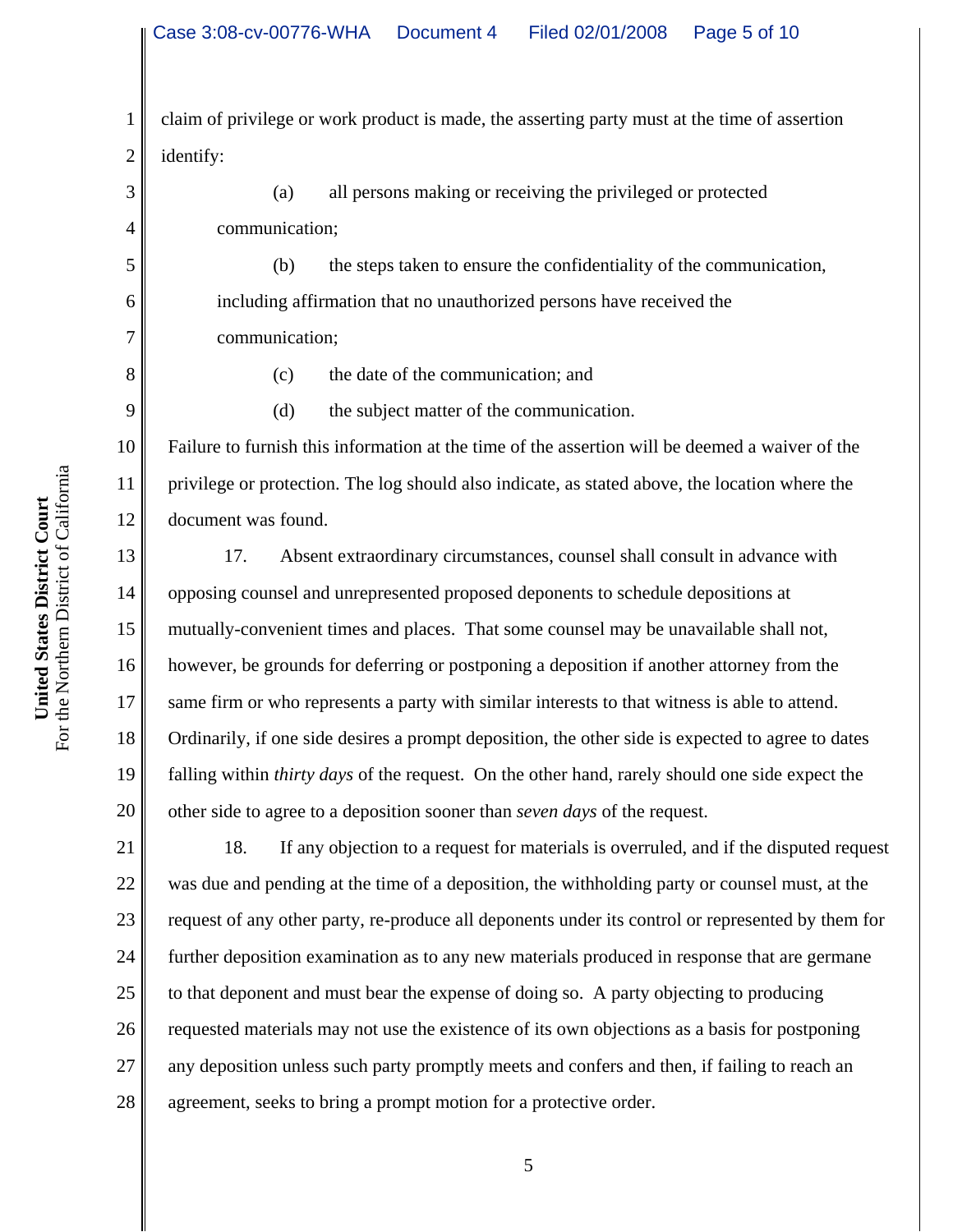19. Counsel and parties shall comply with FRCP 30(d)(1). Deposition objections must be as to privilege or form only. Speaking objections are prohibited. Under no circumstances should any counsel interject, "if you know," or otherwise coach a deponent. When a privilege is claimed, the witness should nevertheless answer questions relevant to the existence, extent or waiver of the privilege, such as the date of a communication, who made the statement, to whom and in whose presence the statement was made, other persons to whom the contents of the statement have been disclosed, and the general subject matter of the statement. Private conferences between deponents and attorneys in the course of examination, including a line of related questions, are improper and prohibited except for the sole purpose of determining whether a privilege should be asserted.

20. Deponents and their counsel must make a good-faith effort to prepare for depositions and to refresh witness memories on important matters in the suit about which the witness reasonably should be expected to have knowledge. Deponents who claim to lack recollection during their deposition but who later claim at trial to have had their memories refreshed in the interim, may be, among other things, impeached with their previous failures of recollection during their depositions or be subject to preclusion. In preparing deponents, defending counsel shall segregate and retain all materials used to refresh their memories and shall provide them to examining counsel at the outset of the deposition.

19 20 21 22 23 21. To the maximum extent feasible, deposition exhibits shall be numbered in a simple manner that will allow the same numbering at trial. In discovery, counsel shall agree on blocks of exhibit numbers to be used by the respective parties. Identical exhibits should not be re-marked, but various versions of the same document, such as copies with hand notes added, should be separately marked if used. *See* Local Rule 30-2(b)(3).

24 25 26 27 28 22. FRCP 26(a)(2)(B) requires disclosure of all opinions, bases, reasons and "other information considered" by an expert. Counsel shall preserve all drafts of expert reports (partial or complete) and notes and other evidence of communications with experts (or with any intermediaries between counsel and the experts) on the subject of this actual or potential testimony, and shall instruct their experts and any intermediaries to do likewise. All such

1

2

3

4

5

6

7

8

9

10

11

12

13

14

15

16

17

18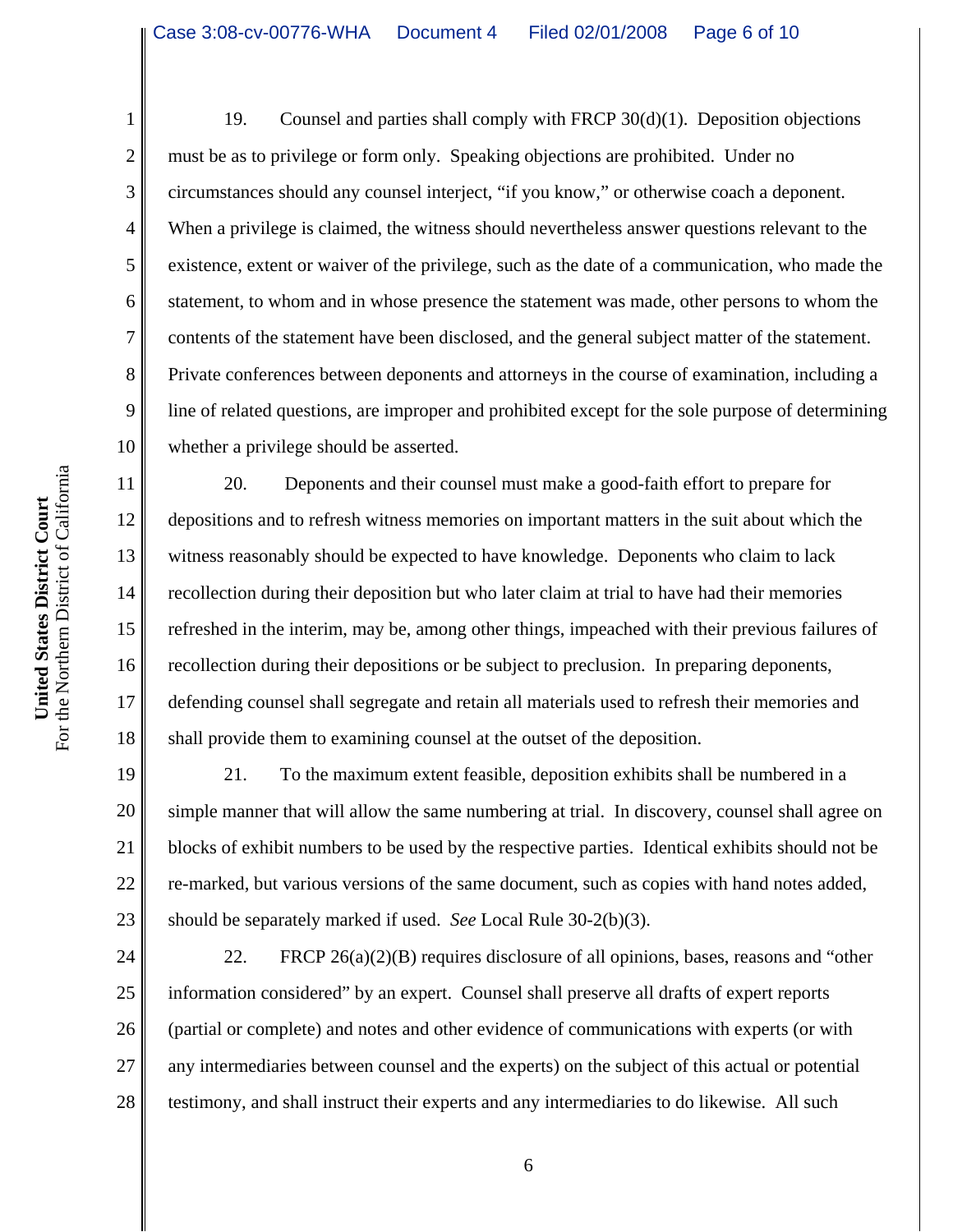materials shall be produced upon expert designation (unless all parties otherwise stipulate in writing). This requirement does not apply to intermediate drafts prepared solely by the testifying expert not provided to or discussed with anyone else. Counsel's private notes of conversations will be treated as work product and need not be produced absent the showing required by FRCP 26(b)(3).

23. With respect to depositions under FRCP 30(b)(6), the fundamental purpose is to allow a party to notice a deposition by subject matter, thereby requiring the respondent to designate and to produce one or more organization witnesses knowledgeable on the designated topic, a useful procedure when the roles of percipient witnesses controlled by an adverse party are unknown. In some cases, however, counsel routinely appear to notice Rule 30(b)(6) depositions on numerous and wide-ranging topics, including even the basis for "contentions" made by adverse parties. To obviate disputes and to give guidance, these guidelines will be observed:

(a) Without a prior order increasing the limit, a party may seek Rule 30(b)(6) depositions from another party on up to a total of ten subject matters (for the entire case) described with "reasonable particularity." In framing the subjects, it is normally improper to ask for Rule  $30(b)(6)$  deponents to testify concerning the entire basis of a claim or defense. On the other hand, examples of proper subjects, which would require the respondent to find and to produce knowledgeable deponents, include "the time line of research and development leading to the invention in question" or "the efforts undertaken by defendant to locate documents responsive to plaintiff's document request." The notice should be directed at discovering percipient facts in the possession of the adverse party, not at forcing a supposed "fact witness" to appear and defend the entire thesis of a claim or defense. If a notice includes an overbroad topic, the overbroad topic shall be unenforceable and may not be later replaced with a proper topic.

(b) Each witness-designee deposed for one half-day or more in a Rule 30(b)(6) deposition shall count as a single deposition for purposes of the

1

2

3

4

5

6

7

8

9

10

11

12

13

14

15

16

17

18

19

20

21

22

23

24

25

26

27

28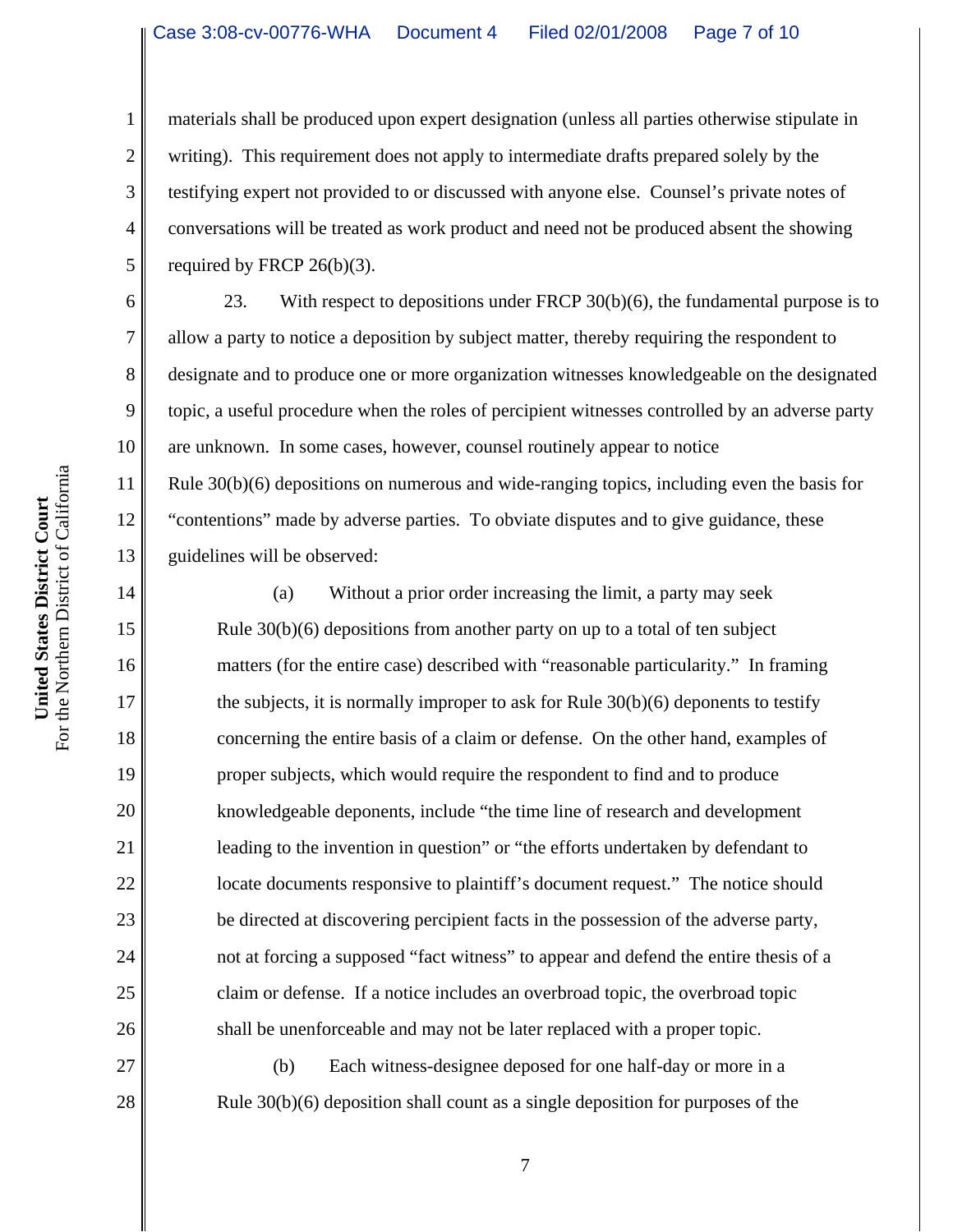deposition limit under FRCP 26 or under any case management order setting a limit on the number of depositions. A corporate designee may, immediately after being deposed on the stated subject, be deposed in his or her individual capacity. Both such sessions shall count together as a single deposition (although they should be separately transcribed). If two designees, to take another example, are interrogated, each for one half-day or more, then they count as two depositions.

(c) If an organization cannot reasonably locate a witness to testify based on personal knowledge, there is no requirement under Rule 30(b)(6) for the organization to "woodshed" or to "educate" an individual to testify on the subject. If the organization does not produce any such deponent, however, the organization may not present case-in-chief evidence at trial or on summary judgment on that topic from any witness it could have so designated.

(d) Rule 30(b)(6) testimony never constitutes an irrebuttable judicial admission. It will normally, however, be evidence admissible against the organization producing the witness. The jury may, upon request, be instructed on the significance of the testimony under Rule 30(b)(6).

17 18 19 20 21 24. If a dispute arises during a deposition and involves either a persistent obstruction of the deposition or a refusal to answer a material question on a ground other than privilege, counsel may attempt to arrange a telephone conference with the Court through the courtroom deputy, Dawn Toland, at 415-522-2020. Any such conference should be attended by the same court reporter recording the deposition.

22 23 24 25 26 27 28 25. All other requests for discovery relief must first be summarized in a letter no longer than three pages from the party seeking relief after having met and conferred. Up to twelve pages of attachments may be added. In the letter, counsel should identify themselves in the signature block as "counsel for \_\_\_\_\_\_\_\_\_\_\_." *The letter should be electronically-filed in the official file along with the discovery-dispute requests and responses, as well as any timely letter cancelling the hearing if settlement is reached.* (Please note that with all communications with the Court by e-filing, *a hard copy must be lodged* in the Court's mail box in the Clerk's

1

2

3

4

5

6

7

8

9

10

11

12

13

14

15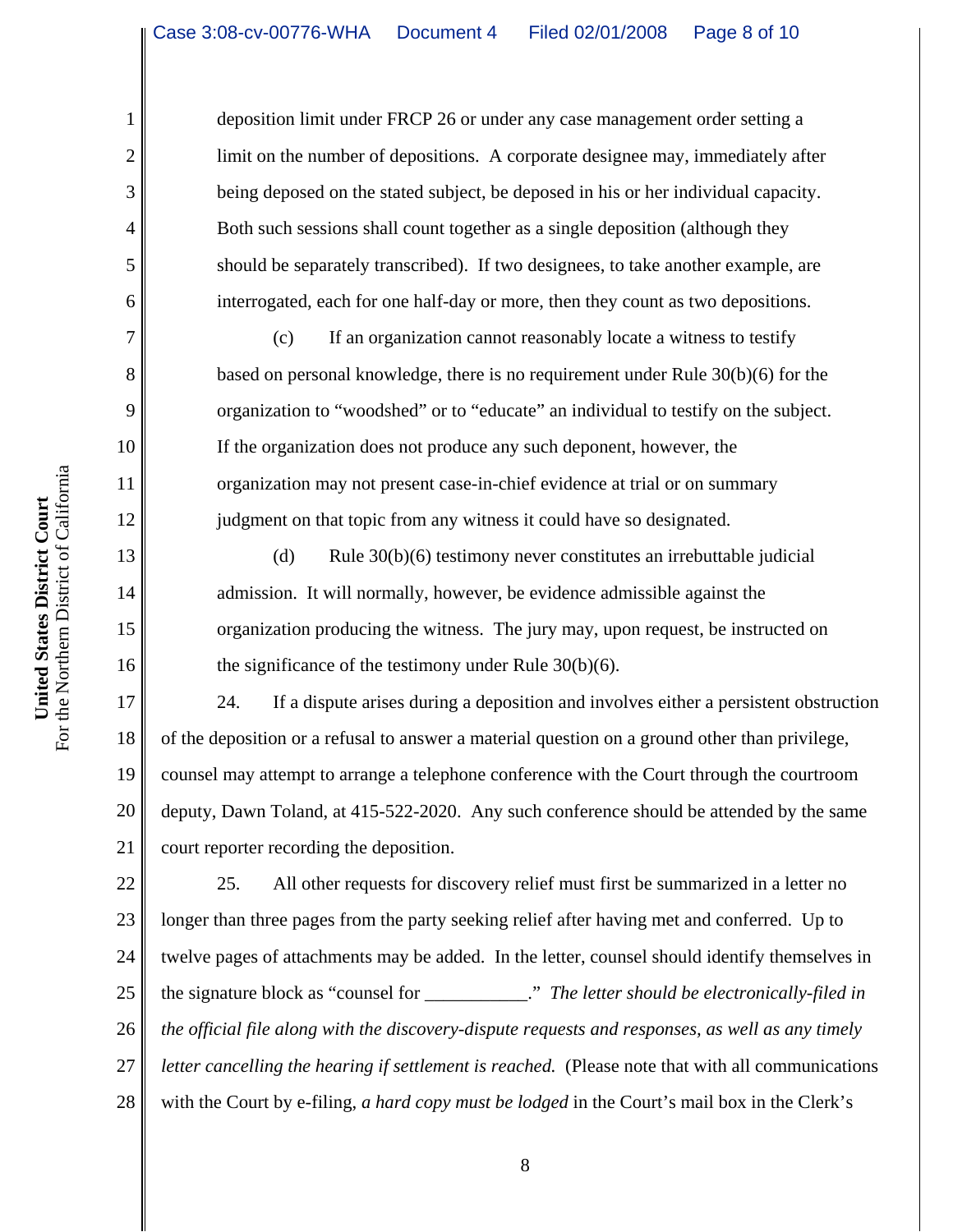Office on the sixteenth floor no later than noon of the following day.) The Court will then advise the parties whether a response, written motion or a telephone conference or court hearing will be required. After the telephone conference or hearing, counsel should submit their proposed order (agreed as to form) by e-filing it. This paragraph applies only to cases wherein discovery is being supervised by the district judge rather than by a magistrate judge or special master.

### **DISCLOSURES**

26. Apart from discovery, Rule 26 requires certain automatic disclosures and requires them to be made in a timely manner. Under Rule 37(c), untimely-disclosed materials may not be used at trial or on summary judgment unless the delay in disclosure is "harmless" or unless "substantial justification" for the delay is shown.

### **COMMUNICATIONS WITH CHAMBERS**

13 14 15 16 17 18 19 27. Please do not send any letters to the Court (except for requests for discovery conferences, short cover letters for dismissals, orders agreed-upon as to form, or chambers copies of electronically-filed documents). When corresponding with the Court by letter, always identify whom you represent. Please do not fax or messenger anything to chambers without advance permission specific to the item. Please e-file all submissions to the Court and make sure a hard copy is lodged in the Court's mail box in the Clerk's Office on the sixteenth floor no later than noon of the following day.

20 21 22 23 28. You may contact the courtroom deputy, Dawn Toland (on the sixteenth floor in the Clerk's Office), at 415-522-2020 with appropriate inquiries. Except for the letters described above, please do not attempt to make contact by telephone or any other *ex parte* means with chambers staff.

24

27

28

1

2

3

4

5

6

7

8

9

10

11

12

#### **CROSS REFERENCE TO OTHER STANDING ORDERS AND GUIDELINES**

25 26 29. The Court has separate standing guidelines for preparation for the final pretrial conference and trial. In securities cases, the Court has a standing order concerning early notice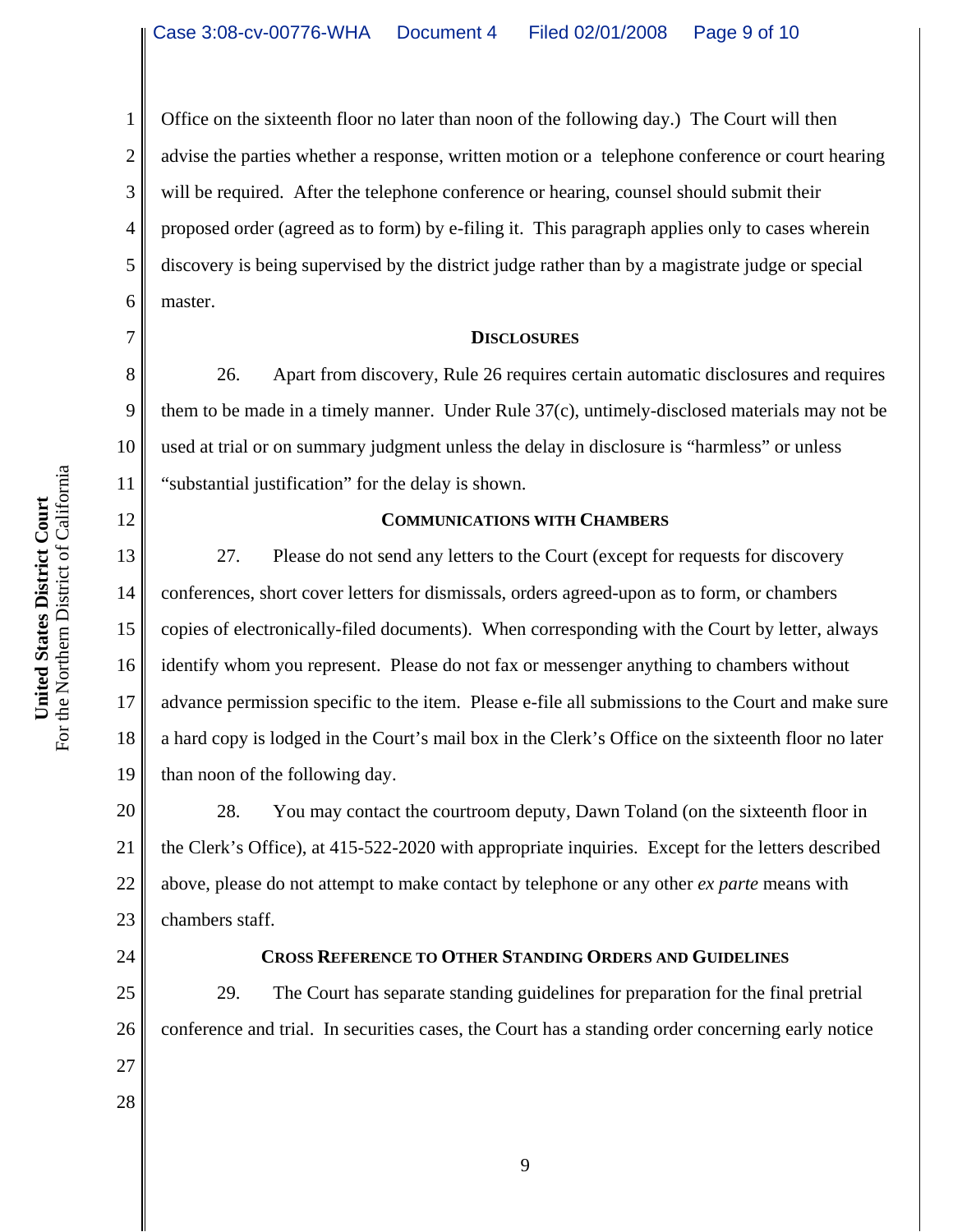to class members. They are always available for review at the website for the United States

 District Court for the Northern District of California at www.cand.uscourts.gov.

Dated: January 7, 2008. WILLIAM

UNITED STATES DISTRICT JUDGE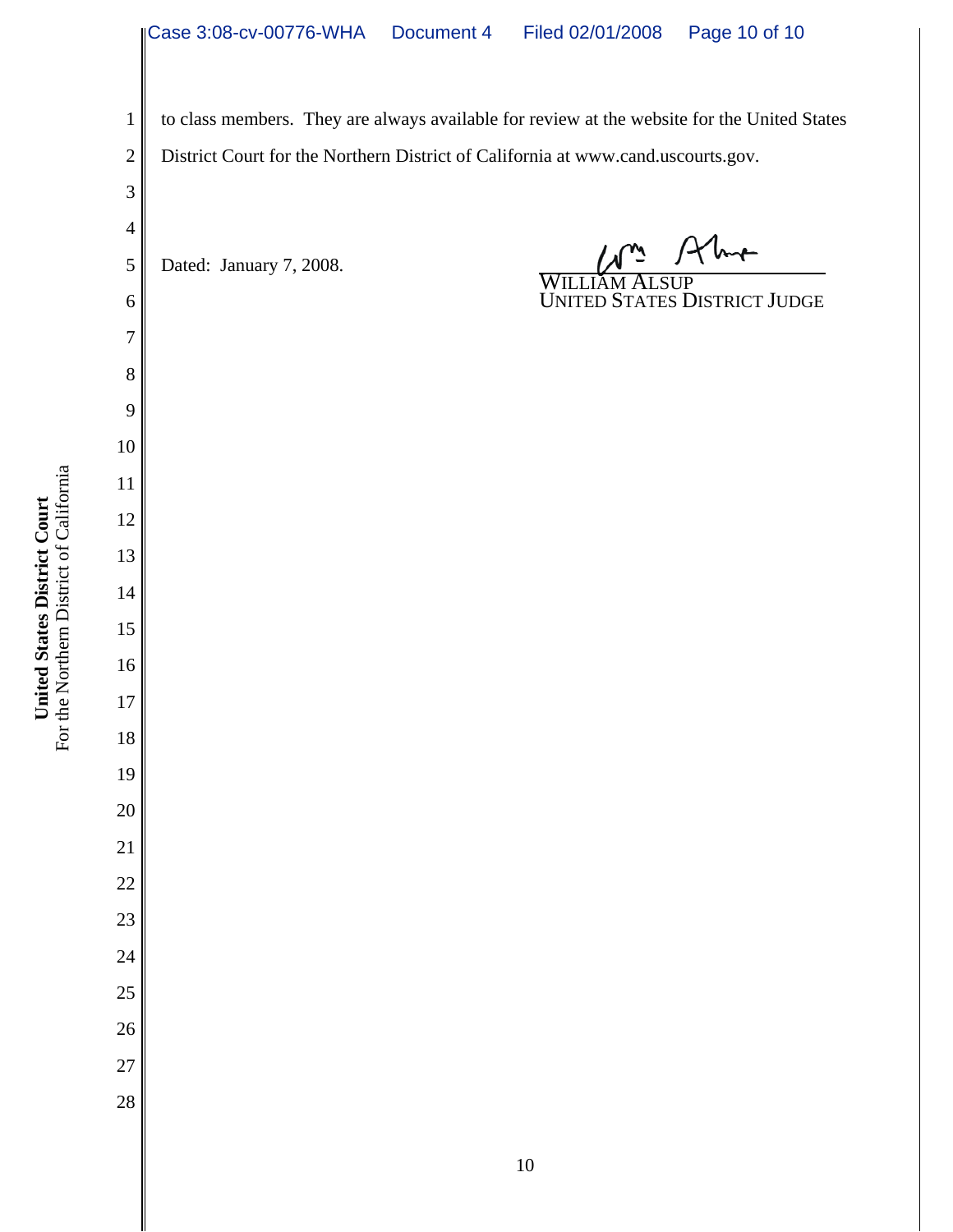## **STANDING ORDER FOR ALL JUDGES OF THE NORTHERN DISTRICT OF CALIFORNIA**

## **CONTENTS OF JOINT CASE MANAGEMENT STATEMENT**

Commencing March 1, 2007, all judges of the Northern District of California will require the identical information in Joint Case Management Statements filed pursuant to Civil Local Rule 16-9. The parties must include the following information in their statement which, except in unusually complex cases, should not exceed ten pages:

1. Jurisdiction and Service: The basis for the court's subject matter jurisdiction over plaintiff's claims and defendant's counterclaims, whether any issues exist regarding personal jurisdiction or venue, whether any parties remain to be served, and, if any parties remain to be served, a proposed deadline for service.

2. Facts: A brief chronology of the facts and a statement of the principal factual issues in dispute.

3. Legal Issues: A brief statement, without extended legal argument, of the disputed points of law, including reference to specific statutes and decisions.

4. Motions: All prior and pending motions, their current status, and any anticipated motions.

5. Amendment of Pleadings: The extent to which parties, claims, or defenses are expected to be added or dismissed and a proposed deadline for amending the pleadings.

6. Evidence Preservation: Steps taken to preserve evidence relevant to the issues reasonably evident in this action, including interdiction of any document-destruction program and any ongoing erasures of e-mails, voice mails, and other electronically-recorded material.

7. Disclosures: Whether there has been full and timely compliance with the initial disclosure requirements of Fed. R. Civ. P. 26 and a description of the disclosures made.

8. Discovery: Discovery taken to date, if any, the scope of anticipated discovery, any proposed limitations or modifications of the discovery rules, and a proposed discovery plan pursuant to Fed. R. Civ. P. 26(f).

9. Class Actions: If a class action, a proposal for how and when the class will be certified.

10. Related Cases: Any related cases or proceedings pending before another judge of this court, or before another court or administrative body.

11. Relief: All relief sought through complaint or counterclaim, including the amount of any